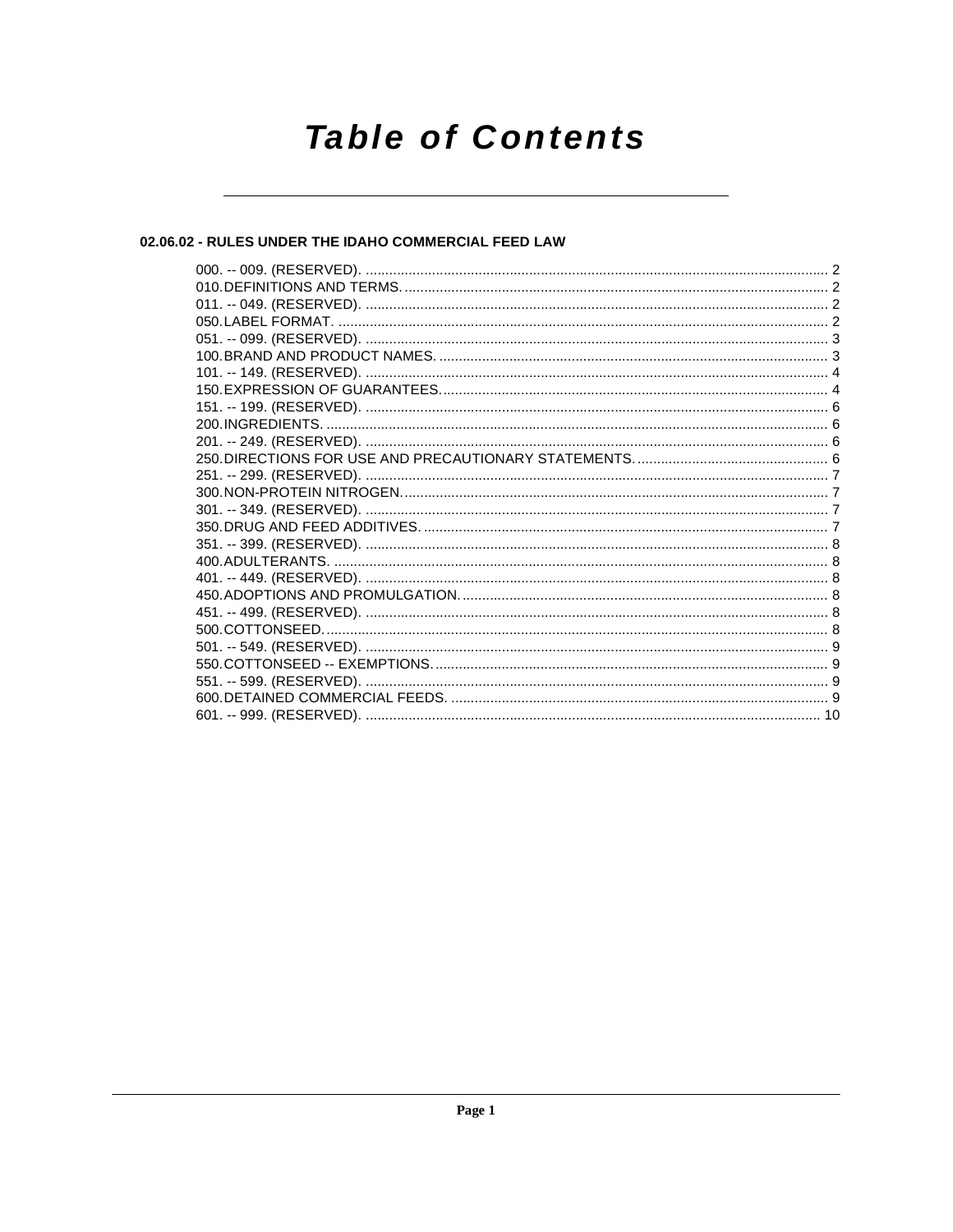#### **IDAPA 02 TITLE 06 Chapter 02**

#### **02.06.02 - RULES UNDER THE IDAHO COMMERCIAL FEED LAW**

#### <span id="page-1-1"></span><span id="page-1-0"></span>**000. -- 009. (RESERVED).**

#### <span id="page-1-5"></span><span id="page-1-2"></span>**010. DEFINITIONS AND TERMS.**

The names and definitions for commercial feeds shall be the Official Definition of Feed Ingredients adopted by the Association of American Feed Control Officials, (AAFCO) except as the Director designates otherwise in specific cases. The terms used in reference to commercial feeds shall be the Official Feed Terms adopted by the AAFCO, except as the Director designates otherwise in specific cases. The definitions and terms referred to are listed in the Official Publication of the Association of American Feed Control Officials. Copies are on file at: Idaho Department of Agriculture, Idaho State Law Library, and Idaho Legislative Council.

#### <span id="page-1-3"></span>**011. -- 049. (RESERVED).**

#### <span id="page-1-6"></span><span id="page-1-4"></span>**050. LABEL FORMAT.**

**01.** Label Format. Commercial feeds shall be labeled with the information prescribed in this rule on ipal display panel of the product and in the following general format. (8-16-71) the principal display panel of the product and in the following general format.

| а.          | Net Weight.                         | $(8-16-71)$ |
|-------------|-------------------------------------|-------------|
| b.          | Product name and brand name if any. | $(8-16-71)$ |
| $c_{\cdot}$ | If a drug is used:                  | $(8-16-71)$ |

i. The word "Medicated" shall appear directly following and below the product name in type size, no smaller than one-half  $(1/2)$  the type size of the product name. (8-16-71)

| 11. | The purpose of medication (claim statement). | $(8-16-71)$ |
|-----|----------------------------------------------|-------------|
|-----|----------------------------------------------|-------------|

iii. An active drug ingredient statement listing the active drug ingredients by their established name and the amounts in accordance with Subsection 150.04.

iv. The required directions for use and precautionary statements or reference to their location if the detailed feeding directions and precautionary statements required by Sections 250 and 300 appear elsewhere on the label. (8-16-71) label. (8-16-71)

d. The guaranteed analysis of the feed as required under the provisions of Section  $25-2718(a)(3)$  of the Commercial Feed Law include the following items, unless exempted in Subsection 050.01.d.viii., and in the order<br>(8-16-71) listed: (8-16-71)

i. Minimum percentage of crude protein. (8-16-71)

ii. Maximum or minimum percentage of equivalent protein from non-protein nitrogen as required in on 150.05. (8-16-71) Subsection 150.05.

iii. Minimum percentage of crude fat. (8-16-71)

iv. Maximum percentage of crude fiber. (8-16-71)

v. Minerals, to include, in the following order: minimum and maximum percentages of calcium (Ca), minimum percentage of phosphorus (P), minimum and maximum percentages of salt (NaCl), and other minerals. (8-16-71)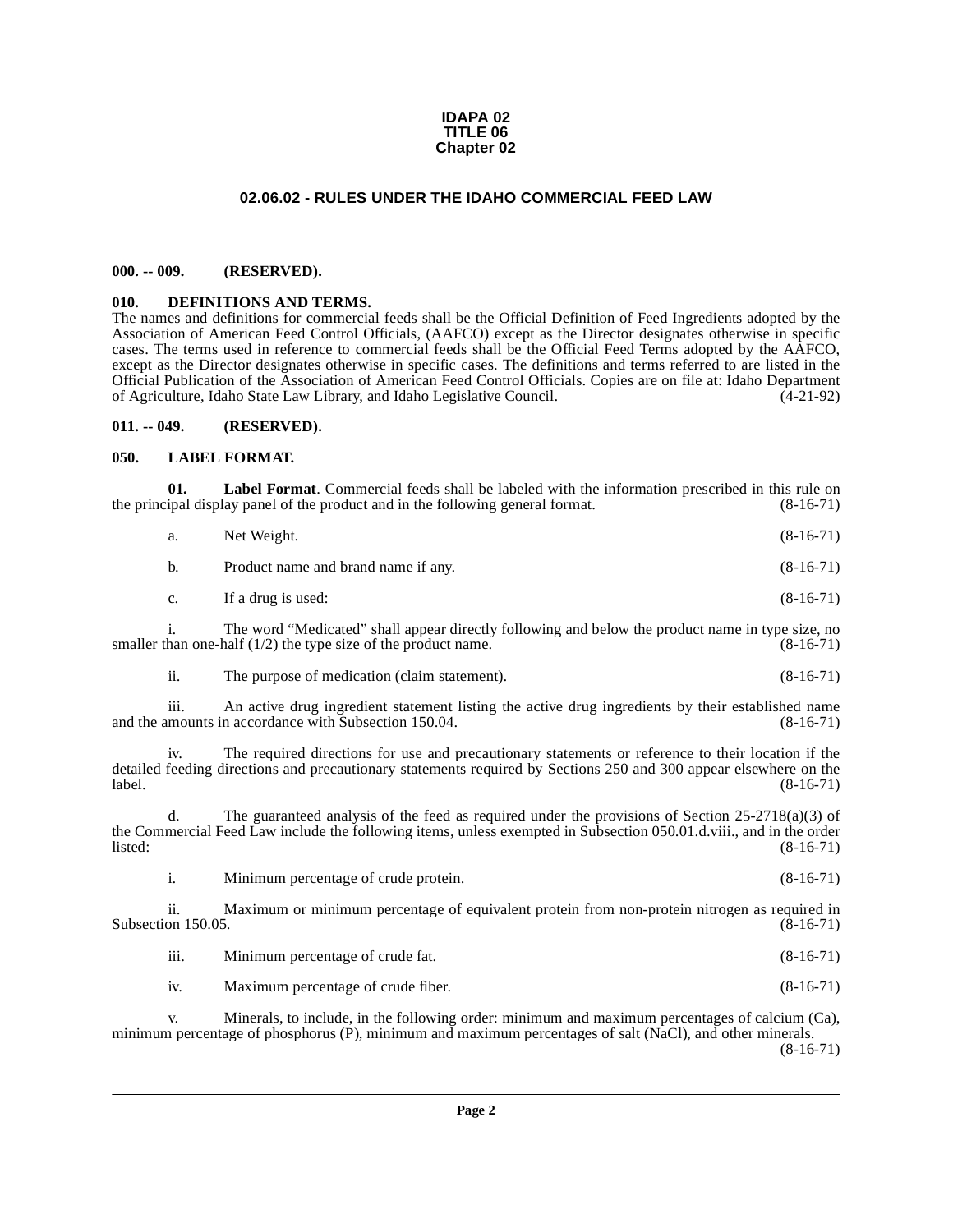| <b>IDAHO ADMINISTRATIVE CODE</b> | IDAPA 02.06.02             |
|----------------------------------|----------------------------|
| <b>Department of Agriculture</b> | <b>Commercial Feed Law</b> |
|                                  |                            |

vi. Vitamins in such terms as specified in Subsection 150.03. (8-16-71)

 $\text{content.}$  (8-16-71)

vii. Total sugars as invert on dried molasses products or products being sold primarily for their sugar

viii. Exemptions. Guarantees for minerals are not required when there are no specific label claims and when the commercial feed contains less than six and one-half percent (6 1/2%) of Calcium, Phosphorus, Sodium and Chloride. Guarantees for vitamins are not required when the commercial feed is neither formulated for nor represented in any manner as a vitamin supplement. Guarantees for crude protein, crude fat, and crude fiber are not required when the commercial feed is intended for purposes other than to furnish these substances or they are of minor significance relating to the primary purpose of the product, such as drug premixes, mineral or vitamin supplements, and molasses. (8-16-71)

Feed ingredients, collective terms for the grouping of feed ingredients, or appropriate statements as provided under the provisions of Section 25-2718(a)(4) of the Commercial Feed Law. (8-16-71)

i. The name of each ingredient as defined in the Official Publication of the Association of American trol Officials, common or usual name, or one approved by the Director. (8-16-71) Feed Control Officials, common or usual name, or one approved by the Director.

ii. Collective terms for the grouping of feed ingredients as defined in the Official Definitions of Feed Ingredients published in the Official Publication of the Association of American Feed Control Officials in lieu of the individual ingredients; Provided that: When a collective term for a group of ingredients is used on the label, individual ingredients within that group shall not be listed on the label. The manufacturer shall provide the feed control official, upon request, with a list of individual ingredients within a defined group, that are or have been used at manufacturing facilities distributing in or into the state. (8-16-71)

iii. The registrant may affix the statement, "ingredients as registered with the State" in lieu of the ingredient list on the label. The list of ingredients must be on file with the Director. This list shall be made available to the feed purchaser upon request. (8-16-71)

f. Name and principal mailing address of the manufacturer or person responsible for distributing the feed. The principal mailing address shall include the street address, city, state, and zip code; however the street address may be omitted if it is shown in the current city directory or telephone directory. (8-16-71) address may be omitted if it is shown in the current city directory or telephone directory.

The information required in Section 25-2718 of the Commercial Feed Law must appear in its  $\beta$  side of the label or on one (1) side of the container. (8-16-71) entirety on one  $(1)$  side of the label or on one  $(1)$  side of the container.

#### <span id="page-2-3"></span>**02. Customer Formula Invoice And Tag Requirements**. (8-16-71)

a. Bulk shipments of customer-formula feed shall be accompanied by an invoice, delivery slip or other shipping documents identifying the shipment as customer-formula feed and the name and address of the customer to whose order it is made. (8-16-71) whose order it is made.

b. Bagged customer-formula feed will be labeled with a tag identifying each bag as such. The total bags in each customer's shipment will be segregated from other bagged feed and identified with the name and address of the customer to whose order it is made. of the customer to whose order it is made.

#### <span id="page-2-0"></span>**051. -- 099. (RESERVED).**

#### <span id="page-2-2"></span><span id="page-2-1"></span>**100. BRAND AND PRODUCT NAMES.**

<span id="page-2-4"></span>**Intended Use**. The brand or product name must be appropriate for the intended use of the feed and must not be misleading. If the name indicates the feed is made for a specific use, the character of the feed must conform therewith. A mixture labeled "Dairy Feed", for example, must be suitable for that purpose. (8-16-71)

<span id="page-2-5"></span>Listings. Commercial, registered brand or trade names are not permitted in guarantees of ingredient listings and only in the product name of feeds produced by or for the firm holding the rights to such a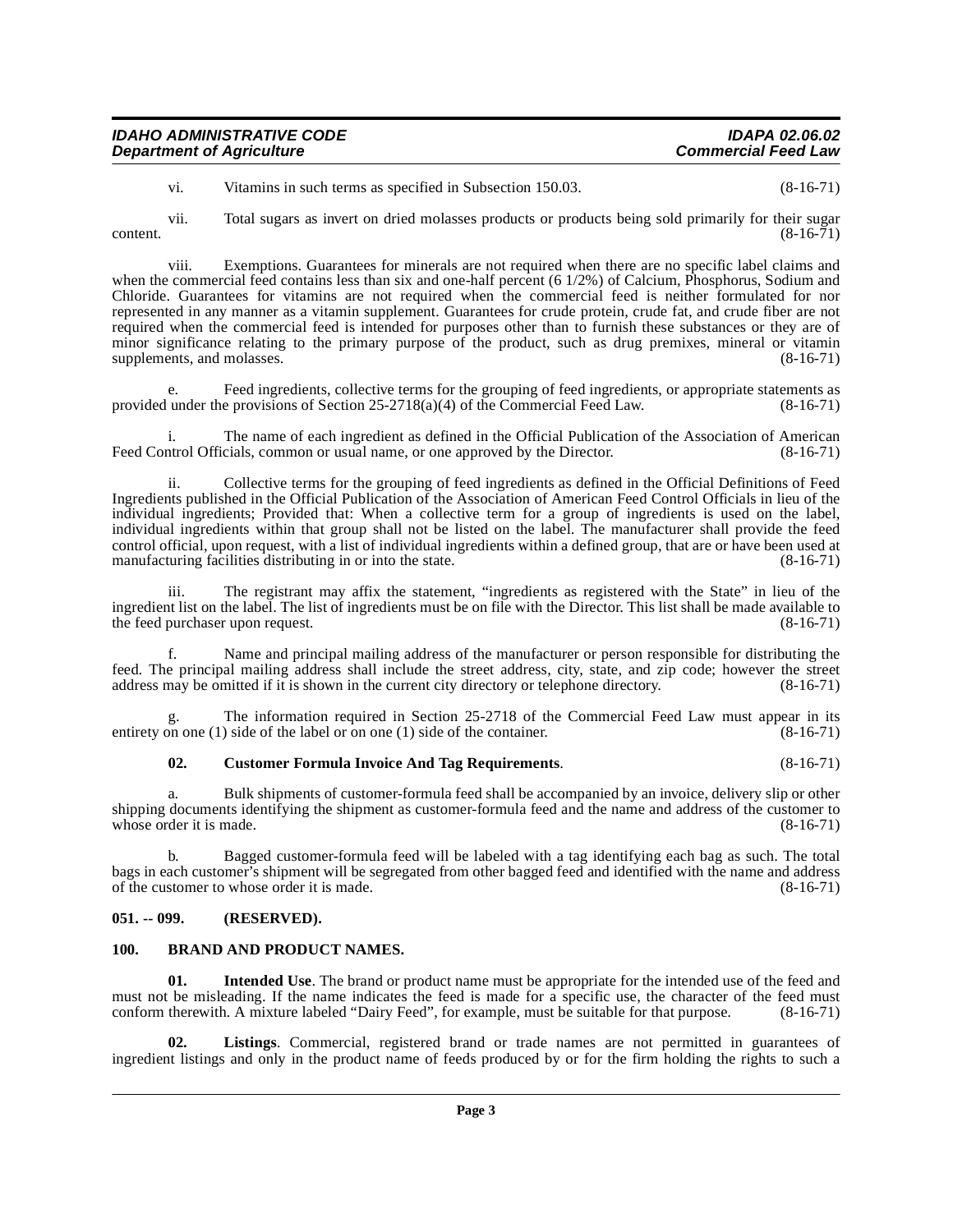<span id="page-3-6"></span> $n = (8-16-71)$ 

**03. Name Of Feed**. The name of a commercial feed shall not be derived from one (1) or more ingredients of a mixture to the exclusion of other ingredients and shall not be one representing any components of a mixture unless all components are included in the name: Provided, that if any ingredient or combination of ingredients is intended to impart a distinctive characteristic to the product which is of significance to the purchaser, the name of that ingredient or combination of ingredients may be used as part of the brand name or product name if the ingredient or combination of ingredients is quantitatively guaranteed in the guaranteed analysis, and the brand or product name is not otherwise false or misleading. (8-16-71)

<span id="page-3-9"></span>**04. Protein**. The word "protein" shall not be permitted in the product name of a feed that contains on-protein nitrogen. (8-16-71) added non-protein nitrogen.

<span id="page-3-8"></span>**05.** Percentage Value. When the name carries a percentage value, it shall be understood to signify protein and/or equivalent protein content only, even though it may not explicitly modify the percentage with the word "protein": Provided, that other percentage values may be permitted if they are followed by the proper description and conform to good labeling practice. Digital numbers shall not be used in such a manner as to be misleading or confusing to the customer. confusing to the customer.

<span id="page-3-10"></span>**06. Single Ingredient**. Single ingredient feeds shall have a product name in accordance with the designated definition of feed ingredients as recognized by the Association of American Feed Control Officials unless<br>the Director designates otherwise. (8-16-71) the Director designates otherwise.

<span id="page-3-11"></span>**07.** Vitamin. The word "vitamin", or a contraction thereof, or any word suggesting vitamin can be used only in the name of a feed which is represented to be a vitamin supplement, and which is labeled with the minimum content of each vitamin declared, as specified in Subsection 150.03. content of each vitamin declared, as specified in Subsection  $150.03$ .

<span id="page-3-5"></span>**08. Mineralized**. The term "mineralized" shall not be used in the name of a feed except for "TRACE MINERALIZED SALT". When so used, the product must contain significant amounts of trace minerals which are recognized as essential for animal nutrition. (8-16-71)

<span id="page-3-4"></span>**09. Meat And Meat By-Products**. The term "meat" and "meat by-products" shall be qualified to designate the animal from which the meat and meat by-products is derived unless the meat and meat by-products are made from cattle, swine, sheep and goats. (8-16-71)

#### <span id="page-3-0"></span>**101. -- 149. (RESERVED).**

#### <span id="page-3-3"></span><span id="page-3-1"></span>**150. EXPRESSION OF GUARANTEES.**

<span id="page-3-7"></span>**01.** Percentage By Weight. The guarantees for crude protein, equivalent protein from non-protein nitrogen, crude fat, crude fiber and mineral guarantees (when required) will be in terms of percentage by weight.

(8-16-71)

<span id="page-3-2"></span>**02. Commercial Feeds**. Commercial feeds containing six and one-half percent (6 1/2%) or more Calcium, Phosphorus, Sodium and Chloride shall include in the guaranteed analysis the minimum and maximum percentages of calcium (Ca), the minimum percentage of phosphorus (P), and if salt is added, the minimum and maximum percentage of salt (NaCl). Minerals, except salt (NaCl) shall be guaranteed in terms of percentage of the element. When calcium and/or salt guarantees are given in the guaranteed analysis such shall be stated and conform to the following:  $(8-16-71)$ 

a. When the minimum is five percent (5%) or less, the maximum shall not exceed the minimum by more than one (1) percentage point. (8-16-71)

b. When the minimum is above five percent (5%), the maximum shall not exceed the minimum by more than twenty percent (20%) and in no case shall the maximum exceed the minimum by more than five  $(5)$  percentage points.  $(8-16-71)$ percentage points.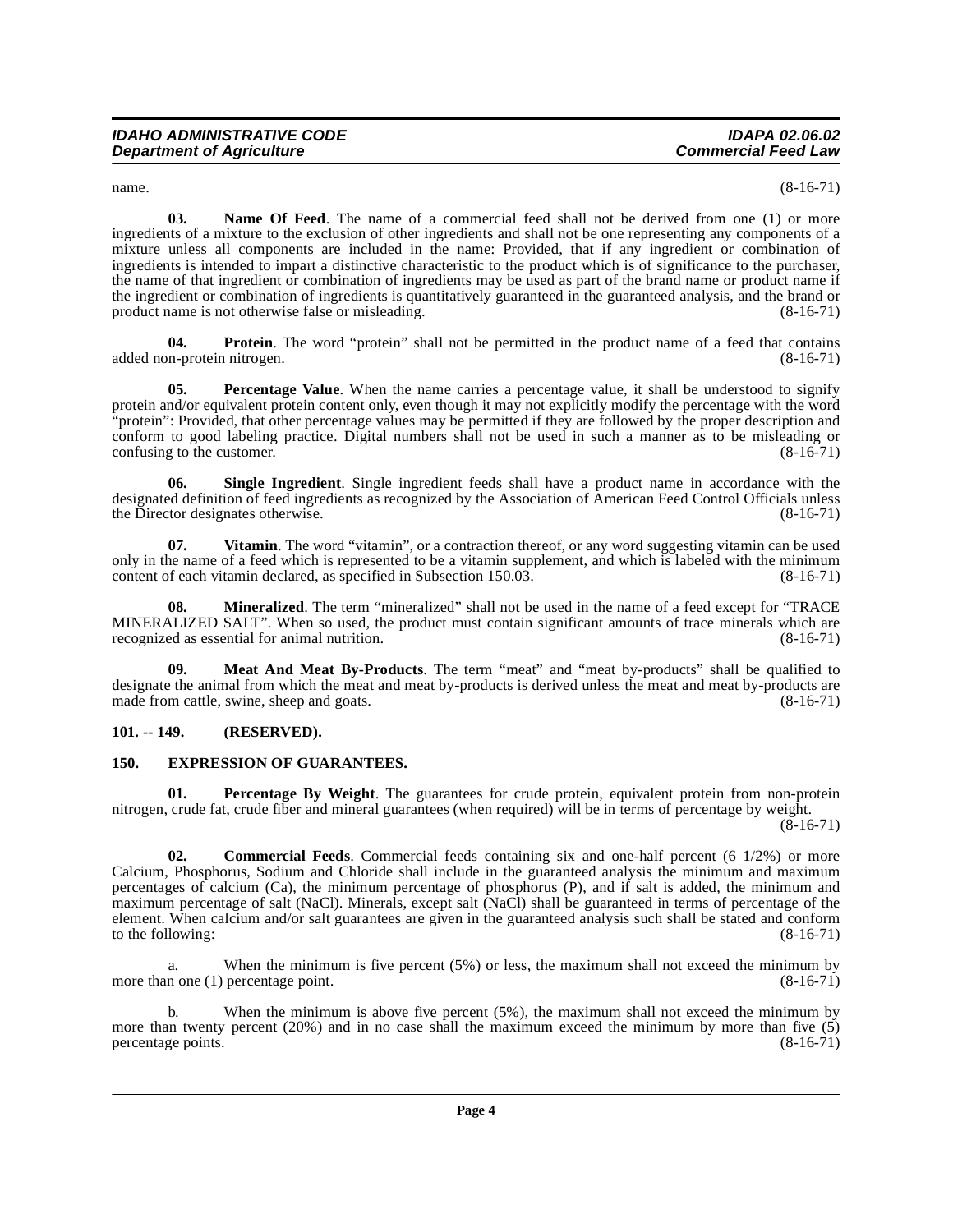| <b>IDAHO ADMINISTRATIVE CODE</b> |  |
|----------------------------------|--|
| <b>Department of Agriculture</b> |  |

<span id="page-4-1"></span>**03. Vitamin Content**. Guarantees for minimum vitamin content of commercial feeds and feed ents, when made, shall be stated on the label in milligrams per pound of feed except that: (8-16-71) supplements, when made, shall be stated on the label in milligrams per pound of feed except that:

a. Vitamin A, other than precursors of vitamin A, shall be stated in International or USP units per  $p$ ound.  $(8-16-71)$ 

b. Vitamin D, in products offered for poultry feeding, shall be stated in International Chick Units per  $p$ ound.  $(8-16-71)$ 

c. Vitamin D for other uses shall be stated in International or USP units per pound. (8-16-71)

d. Vitamin E shall be stated in International USP units per pound. (8-16-71)

e. Guarantees for vitamin content on the label of a commercial feed shall state the guarantee as true vitamins, not compounds, with the exception of the compounds, Pyridoxine Hydrochloride, Choline Chloride, Thiamine, and d-Pantothenic Acid.

f. Oils and premixes containing vitamin A or vitamin D or both may be labeled to show vitamin content in terms of units per gram. (8-16-71)

**04. Drugs**. Guarantees for drugs shall be stated in terms of percent by weight, except:  $(8-16-71)$ 

a. Antibiotics present at less than two thousand (2,000) grams per ton (total) of commercial feed shall in grams per ton of commercial feed. (8-16-71) be stated in grams per ton of commercial feed.

b. Antibiotics present at two thousand (2,000) or more grams per ton (total) of commercial feed shall in grams per pound of commercial feed. (8-16-71) be stated in grams per pound of commercial feed.

Labels for commercial feeds containing growth promotion and/or feed efficiency levels of antibiotics, which are to be fed continuously as the sole ration, are not required to make quantitative guarantees except as specifically noted in the Federal Food Additive Regulations for certain antibiotics, wherein, quantitative guarantees are required regardless of the level or purpose of the antibiotic. (8-16-71)

d. The term "milligrams per pound" may be used for drugs or antibiotics in those cases where a given in "milligrams" in the feeding directions. (8-16-71) dosage is given in "milligrams" in the feeding directions.

**05. Non-Protein Nitrogen**. Commercial feeds containing any added non-protein nitrogen shall be  $\mu$  labeled as follows: (8-16-71)

<span id="page-4-0"></span>a. For ruminants: (8-16-71)

i. Complete feeds, supplements, and concentrates containing added non-protein nitrogen and containing more than five percent (5%) protein from natural sources shall be guaranteed as follows:

Crude Protein, minimum, \_\_\_\_\_% (This includes not more than \_\_\_\_\_% equivalent non-protein nitrogen.) (8-16-71)

ii. Mixed feed concentrates and supplements containing less than five percent (5%) protein from natural sources may be guaranteed as follows:

Equivalent Crude Protein from Non-Protein Nitrogen, minimum \_\_\_\_\_%. (8-16-71)

iii. Ingredient sources of non-protein nitrogen such as Urea, Di-Ammonium Phosphate, Ammonium Polyphosphate Solution, Ammoniated Rice Hulls, or other basic non-protein nitrogen ingredients defined by the Association of American Feed Control Officials shall be guaranteed as follows:

Nitrogen, minimum \_\_\_\_\_%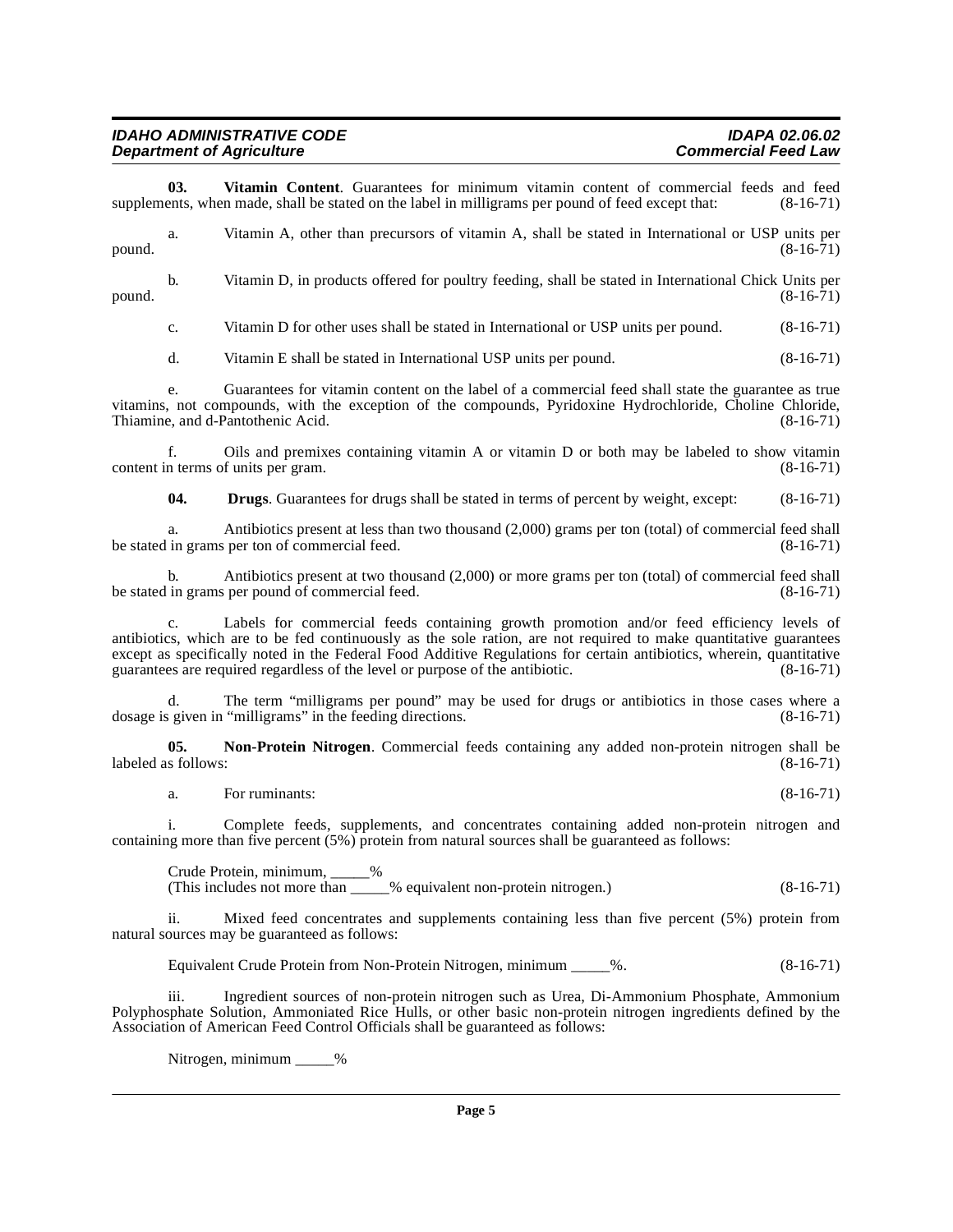| <b>Department of Agriculture</b> | IDAPA 02.06.02             |
|----------------------------------|----------------------------|
|                                  | <b>Commercial Feed Law</b> |

Equivalent Crude Protein from Non-Protein Nitrogen, minimum \_\_\_\_\_% (8-16-71)

b. For non-ruminants:  $(8-16-71)$ 

i. Complete feeds, supplements and concentrates containing crude protein from all forms of nonprotein nitrogen, added as such, shall be labeled as follows:

Crude protein, minimum %

(This includes not more than \_\_\_\_\_% equivalent crude protein which is not nutritionally available to species of for which feed is intended.) of animal for which feed is intended.)

ii. Premixes, concentrates or supplements intended for non-ruminants containing more than one and twenty-five hundredths percent (1.25%) equivalent crude protein from all forms of non-protein nitrogen, added as such, must contain adequate directions for use and a prominent statement: "WARNING: This feed must be used only<br>in accordance with directions furnished on the label." (8-16-71) in accordance with directions furnished on the label.'

<span id="page-5-9"></span>**06. Mineral Phosphate Materials**. Mineral phosphatic materials for feeding purposes shall be labeled with the guarantee for minimum and maximum percentage of calcium (when present), the minimum percentage of phosphorus, and the maximum percentage of fluorine. phosphorus, and the maximum percentage of fluorine.

#### <span id="page-5-0"></span>**151. -- 199. (RESERVED).**

#### <span id="page-5-6"></span><span id="page-5-1"></span>**200. INGREDIENTS.**

**01.** Name. The name of each ingredient or collective term for the grouping of ingredients, when required to be listed, shall be the name as defined in the Official Definitions of Feed Ingredients as published in the Official Publication of American Feed Control Officials, the common or usual name, or one approved by the Director.  $(8-16-71)$ 

<span id="page-5-12"></span><span id="page-5-11"></span><span id="page-5-10"></span><span id="page-5-4"></span>**02.** Same Size. The name of each ingredient must be shown in letters or type of the same size.

(8-16-71)

**03.** Quality Or Grade. No reference to quality or grade of an ingredient shall appear in the ingredient t of a feed. (8-16-71) statement of a feed.

**04. Dehydrated**. The term "dehydrated" may precede the name of any product that has been artificially dried.  $(8-16-71)$ 

<span id="page-5-13"></span>**05. Single Ingredient**. A single ingredient product defined by the Association of American Feed Control Officials or by the Director is not required to have an ingredient statement. (8-16-71)

<span id="page-5-14"></span>**06. Tentative Definitions**. Tentative definitions for ingredients shall not be used until adopted as official, unless no official definition exists or the ingredient has a common accepted name that requires no definition,  $(e.g. sugar)$ . (8-16-71)  $(e.g. sugar).$ 

<span id="page-5-7"></span>**07. Iodized**. When the word "iodized" is used in connection with a feed ingredient, the feed ingredient shall contain not less than seven thousandths percent  $(0.007%)$  iodine, uniformly distributed.  $(\overline{8} \text{-} 16 \text{-} 71)$ 

#### <span id="page-5-2"></span>**201. -- 249. (RESERVED).**

#### <span id="page-5-5"></span><span id="page-5-3"></span>**250. DIRECTIONS FOR USE AND PRECAUTIONARY STATEMENTS.**

**01.** Labeling. Directions for use and precautionary statements on the labeling of all commercial feeds use and additives (including drugs, special purpose additives, or non-nutritive additives) shall: (8-16-71) containing additives (including drugs, special purpose additives, or non-nutritive additives) shall:

<span id="page-5-8"></span>a. Be adequate to enable safe and effective use for the intended purposes by users with no special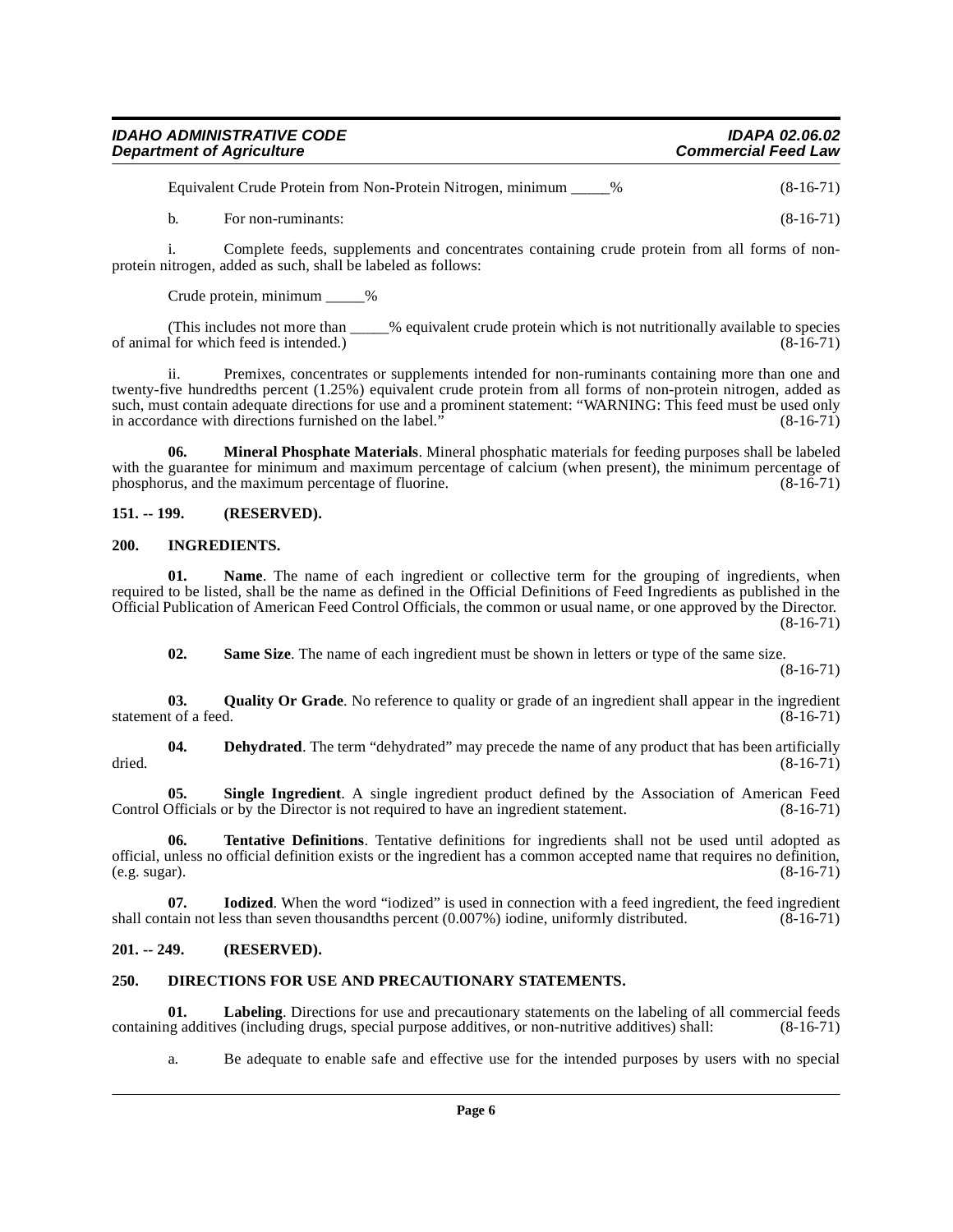knowledge of the purpose and use of such articles; and, (8-16-71)

b. Include, but not be limited to, all information described by all applicable regulations under the Federal Food, Drug and Cosmetic Act.

<span id="page-6-9"></span>**02.** Non-Protein Nitrogen. Adequate directions for use and precautionary statements are required for taining non-protein nitrogen as specified in Section 300. feeds containing non-protein nitrogen as specified in Section 300.

<span id="page-6-10"></span>**03. Safe And Effective Use**. Adequate directions for use and precautionary statements necessary for safe and effective use are required on commercial feeds distributed to supply particular dietary needs or for supplementing or fortifying the usual diet or ration with any vitamin, mineral, or other dietary nutrient or compound. (8-16-71)

#### <span id="page-6-0"></span>**251. -- 299. (RESERVED).**

#### <span id="page-6-7"></span><span id="page-6-1"></span>**300. NON-PROTEIN NITROGEN.**

<span id="page-6-12"></span>**01. Urea**. Urea and other non-protein nitrogen products defined in the Official Publication of the Association of American Feed Control Officials or by the Director are acceptable ingredients only in commercial feeds for ruminant animals as a source of equivalent crude protein. If the commercial feed contains more than eight and seventy-five hundredths percent (8.75%) of equivalent crude protein from all forms of non-protein nitrogen, added as such, or the equivalent crude protein from all forms of non-protein nitrogen, added as such, exceeds onethird (1/3) of the total crude protein, the label shall bear adequate directions for the safe use of feeds and a precautionary statement: "CAUTION: USE AS DIRECTED." The directions for use and the caution statement shall be in type of such size so placed on the label that they will be read and understood by ordinary persons under customary conditions of purchase and use. (8-16-71) customary conditions of purchase and use.

<span id="page-6-8"></span>**02. Non-Protein Nitrogen Defined**. Non-protein nitrogen defined in the Official Publication of the Association of American Feed Control Officials, when so indicated, are acceptable ingredients in commercial feeds distributed to non-ruminant animals as a source of nutrients other than equivalent crude protein. The maximum equivalent crude protein from non-protein nitrogen sources when used in non-ruminant rations shall not exceed one and twenty-five hundredths percent  $(1.25\%)$  of the total daily ration.  $(8-16-71)$ 

<span id="page-6-6"></span>**03. Labels For Medicated Feeds**. On labels such as those for medicated feeds which bear adequate feeding directions and/or warning statements, the presence of added non-protein nitrogen shall not require a duplication of the feeding directions or the precautionary statements as long as those statements include sufficient information to ensure the safe and effective use of this product due to the presence of non-protein nitrogen. (8-16-71)

#### <span id="page-6-2"></span>**301. -- 349. (RESERVED).**

#### <span id="page-6-4"></span><span id="page-6-3"></span>**350. DRUG AND FEED ADDITIVES.**

**01. Evidence**. Prior to approval of a registration application and/or approval of a label for commercial feeds which contain additives (including drugs, other special purpose additives, or non-nutritive additives) the distributor may be required to submit evidence to prove the safety and efficacy of the commercial feed when used according to the directions furnished on the label. (8-16-71) according to the directions furnished on the label.

<span id="page-6-11"></span><span id="page-6-5"></span>**02. Satisfactory Evidence**. Satisfactory evidence of safety and efficacy of a commercial feed may be:  $(8-16-71)$ 

a. When the commercial feed contains such additives, the use of which conforms to the requirements of the applicable regulation in the Code of Federal Regulations, Title 21, or which are "prior sanctioned" or "generally recognized as safe" for such use; or (8-16-71) "generally recognized as safe" for such use; or

b. When the commercial feed is itself a drug and is generally recognized as safe and effective for the [labeled use or is marketed subject to an application approved by the Food and Drug Administration under Title 21](http://www4.law.cornell.edu/uscode/21/360.html)  $U.S.C. 360(b).$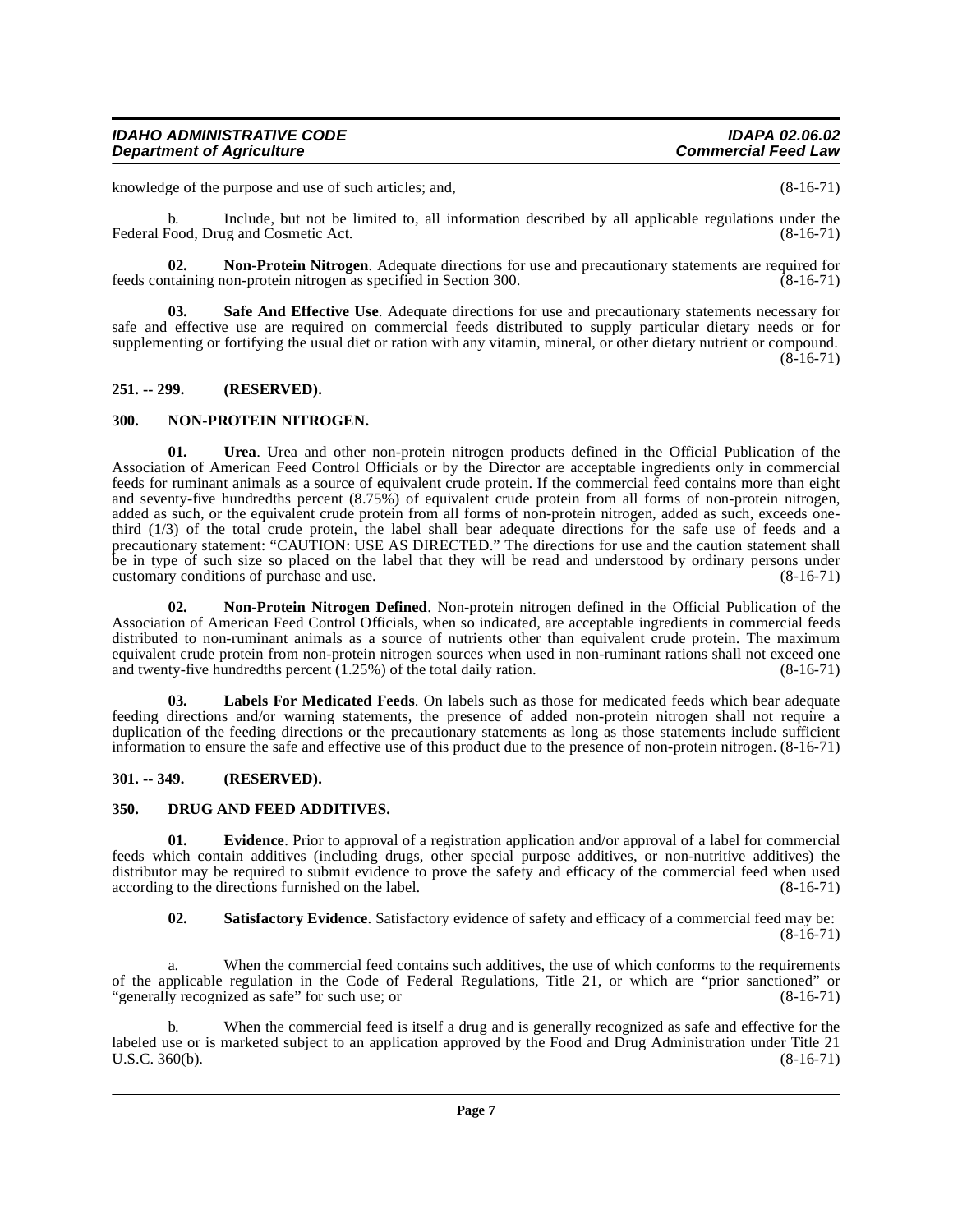#### <span id="page-7-0"></span>**351. -- 399. (RESERVED).**

#### <span id="page-7-7"></span><span id="page-7-1"></span>**400. ADULTERANTS.**

<span id="page-7-12"></span>**01. Substances**. For the purpose of Section 25-2721 of the Commercial Feed Law, the terms us or deleterious substances" include, but are not limited to, the following: (8-16-71) "poisonous or deleterious substances" include, but are not limited to, the following:

a. Fluorine and any mineral or mineral mixture which is to be used directly for the feeding of domestic animals and in which the fluorine exceeds two tenths percent (0.2%) for breeding and dairy cattle; three tenths percent  $(0.3\%)$  for slaughter cattle; three tenths percent  $(0.3\%)$  for sheep; thirty-five hundredths percent (0.35%) for lambs; forty-five hundredths percent (0.45%) for swine; and six tenths percent (0.6%) for poultry.

 $(8-16-71)$ 

b. Fluorine bearing ingredients when used in such amounts that they raise the fluorine content of the total ration (exclusive of roughage) above the following amounts: four thousandths percent (0.004%) for breeding and dairy cattle; nine thousandths percent (0.009%) for slaughter cattle; six thousandths percent (0.006%) for sheep; one hundredths percent (0.01%) for lambs; fifteen thousandths percent (0.015%) for swine and three hundredths percent  $(0.03\%)$  for poultry.  $(8-16-71)$ 

c. Fluorine bearing ingredients incorporated in any feed that is fed directly to cattle, sheep or goats consuming roughage (with or without) limited amounts of grain, that results in a daily fluorine intake in excess of fifty  $(50)$  milligrams of fluorine per one hundred  $(100)$  pounds of body weight.  $(8-16-71)$ fifty  $(50)$  milligrams of fluorine per one hundred  $(100)$  pounds of body weight.

d. Soybean meal, flakes or pellets or other vegetable meals, flakes or pellets which have been<br>with trichlorethylene or other chlorinated solvents. (8-16-71) extracted with trichlorethylene or other chlorinated solvents.

e. Sulfur dioxide, Sulfurous acid, and salts of Sulfurous acid when used in or on feeds of feed ingredients which are considered or reported to be a significant source of vitamin B1 (Thiamine). (8-16-71)

<span id="page-7-10"></span>**Screenings Or By-Products**. All screenings or by-products of grains and seeds containing weed seeds, when used in commercial feed or sold as such to the ultimate consumer, shall be ground fine enough or otherwise treated to destroy the viability of such weed seeds. (8-16-71) otherwise treated to destroy the viability of such weed seeds.

#### <span id="page-7-2"></span>**401. -- 449. (RESERVED).**

#### <span id="page-7-6"></span><span id="page-7-3"></span>**450. ADOPTIONS AND PROMULGATION.**

All rules heretofore adopted and promulgated August 16, 1971 pertaining to the Idaho Commercial Feed Law, Title 25, Chapter 27, Idaho Code, are hereby repealed, and are replaced by the above rules. (8-16-71)

#### <span id="page-7-4"></span>**451. -- 499. (RESERVED).**

#### <span id="page-7-9"></span><span id="page-7-5"></span>**500. COTTONSEED.**

<span id="page-7-8"></span>**01.** Certification. Prior to entry into the state of Idaho all shipments of cottonseed or cottonseed seed products destined for animal feed shall be certified as having been sampled and analyzed and no greater amount than twenty (20) ppb of aflatoxin shall be contained within the product or products, except that cottonseed meal intended for use as an animal feed or feed ingredient for beef cattle, swine and poultry, may be certified to contain more than twenty (20) ppb but less than three hundred (300) ppb of aflatoxin. (4-21-92)

<span id="page-7-11"></span>**02. Storage Location And Destination**. Whole cottonseed, cottonseed meal or cottonseed seed products entering the state certified to contain no greater than twenty (20) ppb aflatoxin, or cottonseed meal certified to contain more than twenty (20) ppb but less than three hundred (300) ppb aflatoxin shall be accompanied by the certification document aboard carrier, be identified with a storage location at destination, and the certification document shall be maintained on file at the shipment destination for no less than one (1) year. In the case of bulk rail car shipments, the certification document shall accompany the invoice or bill-of-lading and be identified with a storage location at destination. The certification document shall be maintained on file at the shipment destination for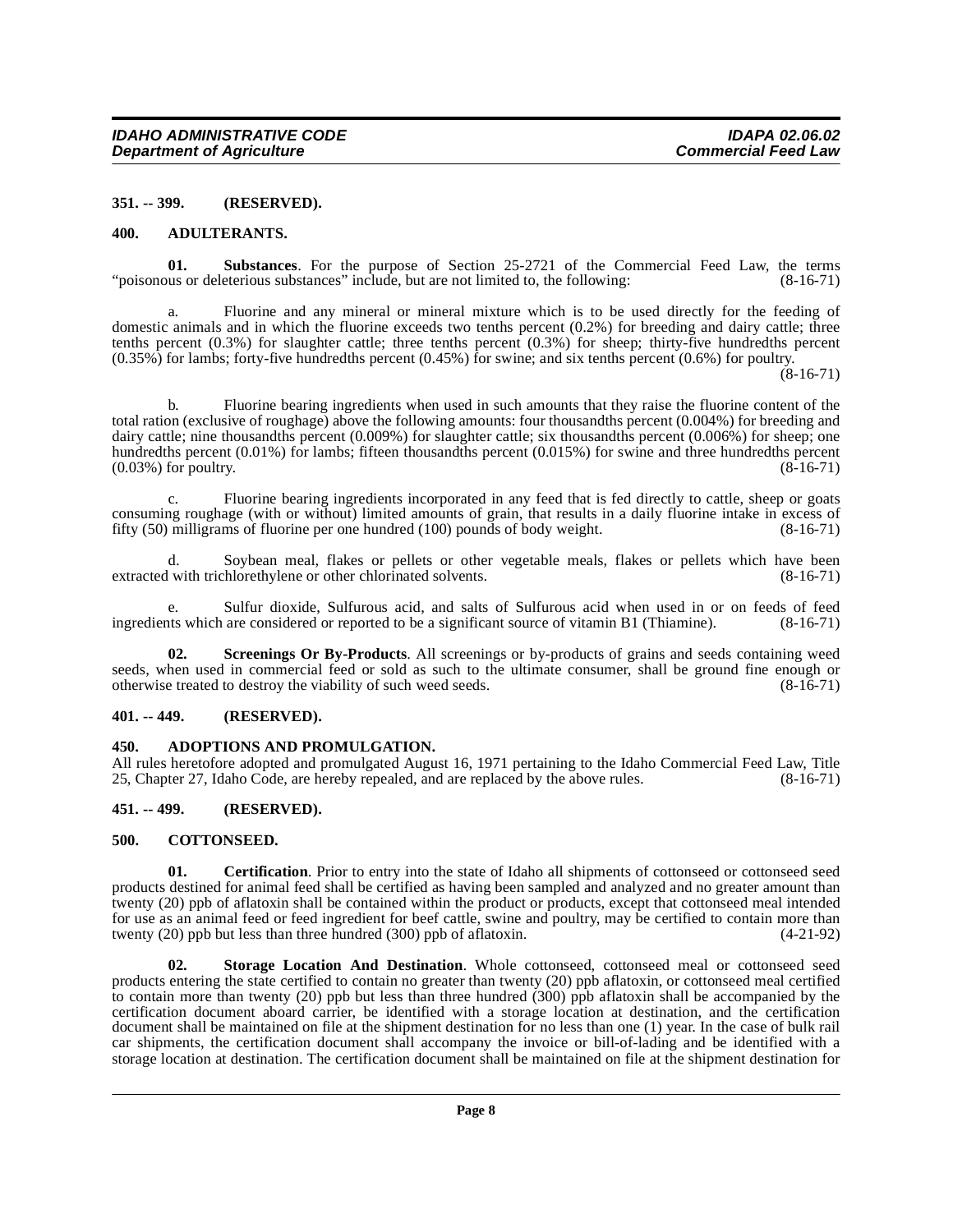no less than one (1) year. (4-21-92)

<span id="page-8-7"></span>**03. Registration**. Idaho firms wishing to import into the state and/or handle cottonseed meal containing more than twenty (20) ppb but less than three hundred (300) ppb aflatoxin for distribution or sale shall register annually with the Department their intent to do so. Feedlots and other end user operations importing the cottonseed meal as defined above in this paragraph for their own use are exempted from registration requirement. The importing firm shall also register the cottonseed meal (if not already registered by another firm) with the Department and pay any applicable registration and tonnage fees (Title 25, Chapter 27, Sections 25-2718 and 25-2720, Idaho Code). As a condition of registration, firms importing and/or handling cottonseed meal certified to contain more than twenty (20) ppb but less than three hundred (300) ppb aflatoxin, shall enter into a compliance agreement with the Department agreeing to: (4-21-92)

Store and label cottonseed meal certified to contain more than twenty (20) ppb but less than three hundred (300) ppb aflatoxin separately from cottonseed meal certified to contain less than twenty (20) ppb aflatoxin; (4-21-92)

- b. Inform the purchaser in writing of the certified aflatoxin level in the meal purchased; and (4-21-92)
- <span id="page-8-4"></span>c. Submit to periodic record and facility inspections, and product testing by the Department.

(4-21-92)

**04. Certification Performance**. Required certification shall be performed by any state government or Federal government engaged in this type of certification. In the event that a state government or Federal government laboratory is not available, an independent or company laboratory may upon request be approved by the Department. Requests and approval shall be made in advance of the shipment entering the state. (4-21-92)

#### <span id="page-8-0"></span>**501. -- 549. (RESERVED).**

#### <span id="page-8-5"></span><span id="page-8-1"></span>**550. COTTONSEED -- EXEMPTIONS.**

Cottonseed hulls are exempted from laboratory certification requirements as stated in Subsections 500.01 through 500.04, provided that, cottonseed hulls shall not contain greater than twenty (20) ppb aflatoxin as required by the U. S. Food and Drug Administration. Any invoice or bill of lading accompanying or sent in regard to a shipment of cottonseed hulls shall state the level of aflatoxin in parts per billion contained in the shipment. (4-21-92)

#### <span id="page-8-2"></span>**551. -- 599. (RESERVED).**

#### <span id="page-8-6"></span><span id="page-8-3"></span>**600. DETAINED COMMERCIAL FEEDS.**

**01.** Withdrawn From Sale. A commercial feed that is the subject of a "withdrawal from sale" order ction 25-2725(a), Idaho Code, may be released from such an order by the following means: (4-21-92) under Section  $25-2725(a)$ , Idaho Code, may be released from such an order by the following means:

<span id="page-8-8"></span>a. A commercial feed detained for nutritional violation(s) may be: (4-21-92)

i. Remanufactured, using ingredients listed on the approved label, to meet label guarantees. The feed shall be resampled and analyzed to ensure compliance prior to its return to sale. (4-21-92) remixed feed shall be resampled and analyzed to ensure compliance prior to its return to sale.

ii. Relabeled to reflect actual values, upon approval of a new label and registration, provided that these values are appropriate for their intended use. (4-21-92)

iii. Returned to the manufacturer if the seller and manufacturer are not the same. (4-21-92)

iv. Diverted to an alternate use such as inclusion into another feed, or feeding to the manufacturer's own livestock, provided that it is appropriate for the diverted use and that it does not conflict with labeling or other<br>State or Federal requirements for the diverted use. (4-21-92) State or Federal requirements for the diverted use.

| $V_{\rm A}$ | Destroyed. | $(4-21-92)$ |  |
|-------------|------------|-------------|--|
|-------------|------------|-------------|--|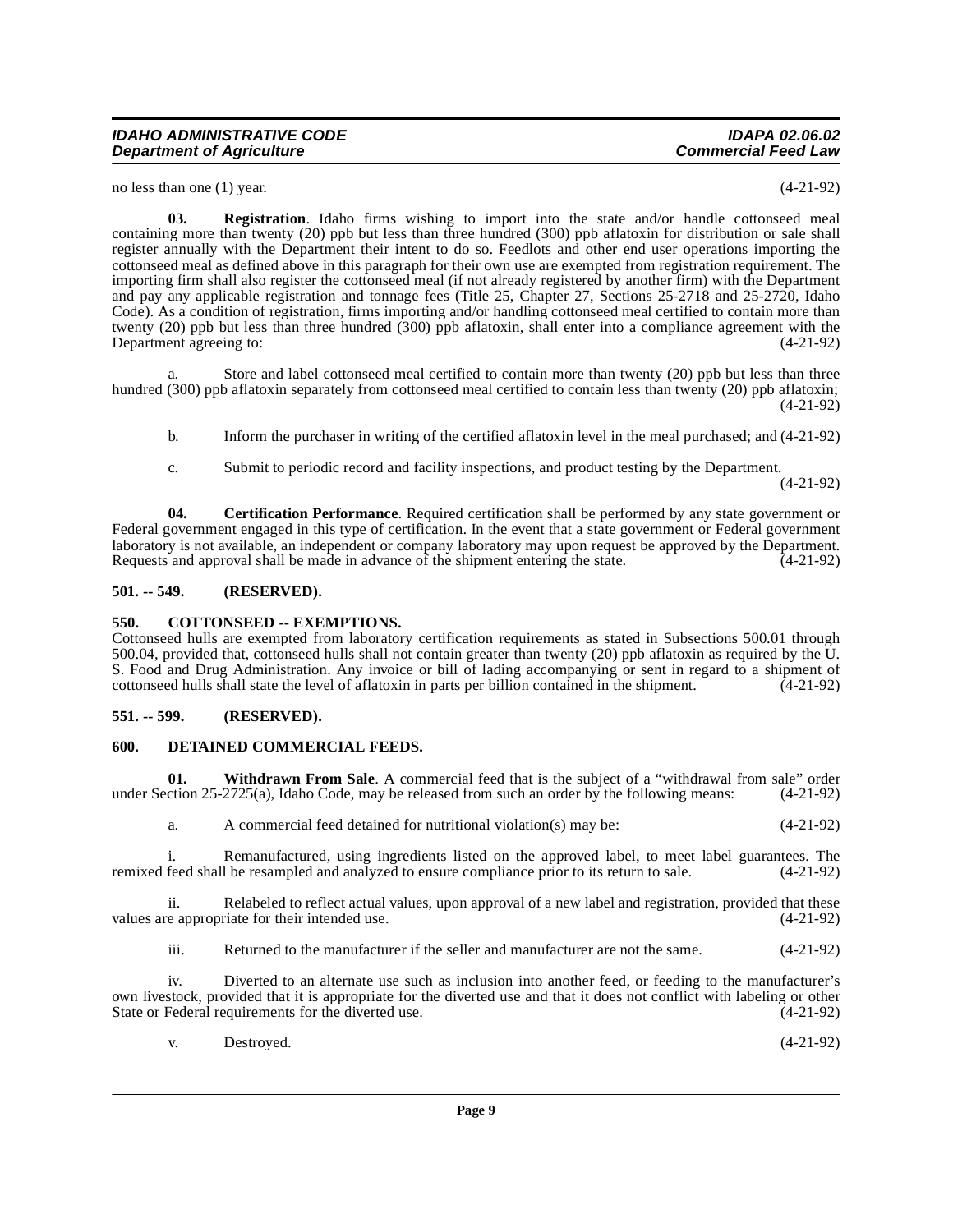| <b>IDAHO ADMINISTRATIVE CODE</b><br><b>Department of Agriculture</b>                                                            |                                                                                                                                                                                  | <b>IDAPA 02.06.02</b><br><b>Commercial Feed Law</b> |  |
|---------------------------------------------------------------------------------------------------------------------------------|----------------------------------------------------------------------------------------------------------------------------------------------------------------------------------|-----------------------------------------------------|--|
| b.                                                                                                                              | A commercial feed detained for a drug or antibiotic violation may be:                                                                                                            | $(4-21-92)$                                         |  |
| i.<br>Remanufactured to meet label guarantees. The remixed feed shall be resampled and analyzed prior<br>to its return to sale. |                                                                                                                                                                                  |                                                     |  |
| ii.                                                                                                                             | Returned to the manufacturer if the seller and manufacturer are not the same.                                                                                                    | $(4-21-92)$                                         |  |
| 111.                                                                                                                            | Diverted to an alternate use, provided that it is appropriate for the diverted use labeling or other<br>State or Federal requirements for the diverted use.                      | $(4-21-92)$                                         |  |
| iv.                                                                                                                             | Destroyed.                                                                                                                                                                       | $(4-21-92)$                                         |  |
| $\mathbf{c}$ .                                                                                                                  | A commercial feed deemed to be adulterated under Section 25-2721(a), Idaho Code, or which<br>cannot safely be remanufactured, relabeled, or diverted to an alternate use may be: | $(4-21-92)$                                         |  |
| i.                                                                                                                              | Returned to the manufacturer if the seller and manufacturer are not the same.                                                                                                    | $(4-21-92)$                                         |  |
| ii.                                                                                                                             | Destroyed.                                                                                                                                                                       | $(4-21-92)$                                         |  |

<span id="page-9-1"></span>**02. Appropriate Compliance Procedure**. The Department shall indicate which of the above listed compliance procedures are appropriate for the particular "withdrawal from sale" order. The seller shall indicate which procedure is to be followed and, upon approval from the Department, shall carry out the procedure within thirty (30) days. Other procedures may be considered upon application by the state inspector or seller to the Chief, Bureau of Feeds and Plant Services, Idaho Department of Agriculture, Boise, Idaho. (4-21-92)

### <span id="page-9-0"></span>**601. -- 999. (RESERVED).**